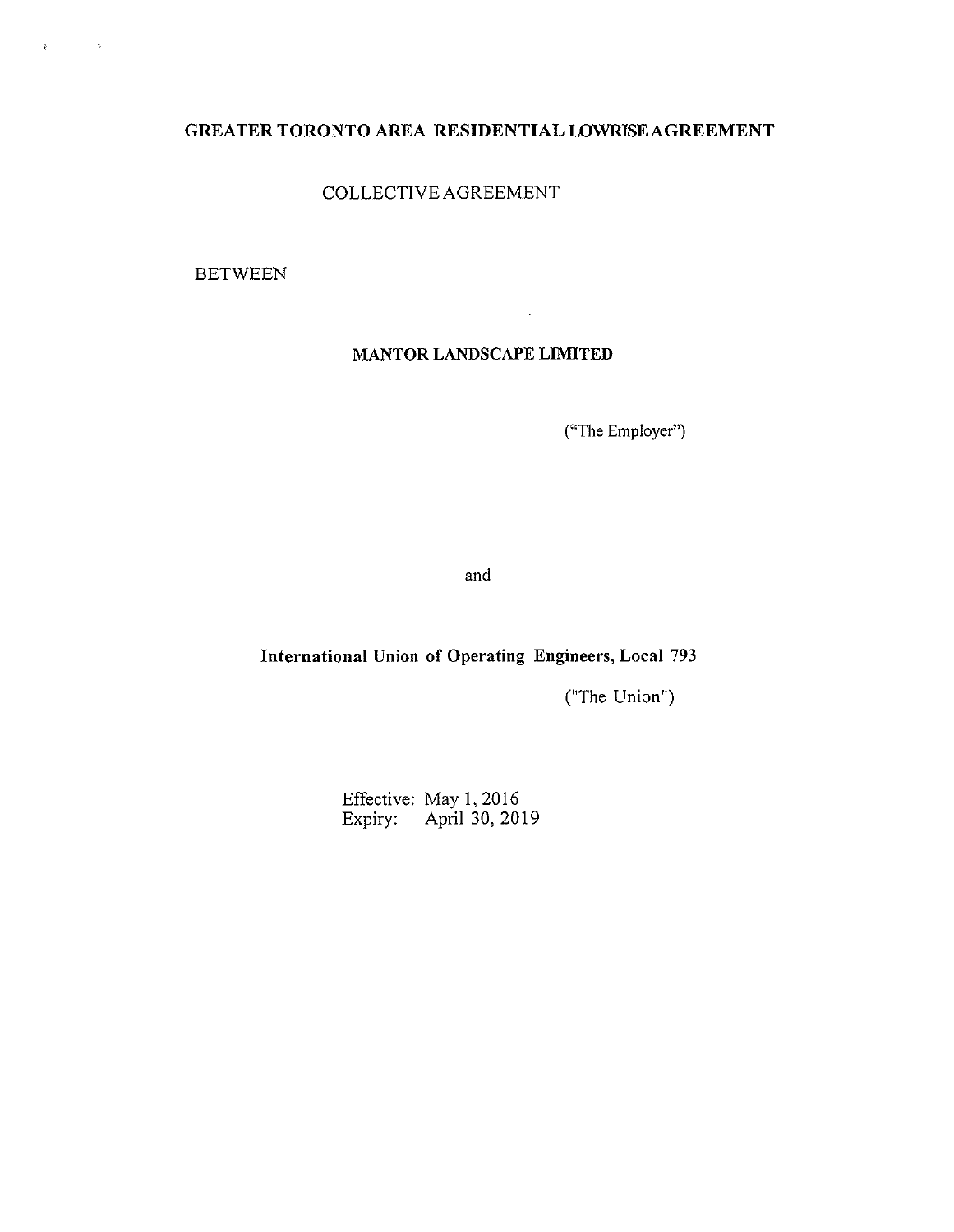Wherever the masculine gender is used it is deemed to refer as well to the feminine gender, as appropriate.

#### ARTICLE 1: RECOGNITION

- 1.1 The Employer recognizes the Union as the sole and exclusive bargaining agent for all employees engaged in the operation of cranes, shovels, bulldozers and similar equipment, and those primarily engaged in the repairing and maintaining of same and those employees engaged as surveyors while working within the Ontario Labour Relations Board Areas number 8, 9 and 18 excluding the industrial, commercial and institutional sector of the construction industry, save and except non-working foremen and persons above the rank of non-working **foreman.**
- 1.2 The terms and conditions of this collective agreement shall apply to all residential lowrise construction as specifically described in this collective agreement. For all other work the employer shall apply and be bound by **the current terms and conditions of employment of the Union's appropriate area/sector collective agreement.**
- 1.3 Without limiting the generality of Article 1.2 above, if an employer covered by this agreement engages in work other than Residential construction and such other work comes within the purview of the existing Provincial Collective Agreement between the Operating Engineers Employee Bargaining Agency and the Operating Engineers Employer Bargaining Agency, the employer agrees to be bound by the Provincial Collective Agreement and apply the full terms and conditions therein.
- 1.4 It is further agreed between the parties that for excavation & backfill of residential apartment & condominium buildings the Provincial Collective Agreement referred to in Article 1.3 above shall apply.
- 1.5 Without limiting the generality of Article 1.2 above, should the Employer perform any work falling within the scope of the collective agreements with or binding upon the Union, then the Employer shall be bound by and perform such work in accordance with the terms and conditions of the applicable collective agreement including, but without limiting the generality of the foregoing, any terms and conditions thereof with respect to contracting **or subcontracting restrictions. The following collective agreements are for example only and are not meant to**  limit the scope of this clause.
	- a) The "Toronto and Area Road Builders Association Agreement" being the collective agreement between the Metropolitan Toronto Road Builders' Association and the International Union of Operating Engineers;
	- b) The "Greater Toronto Sewer and Watermain Contractors Association Agreement" being the collective agreement between the Metropolitan Toronto Sewer & Watermain Contractors' Association and the International Union of Operating Engineers;
	- c) The "Forming Agreement" being a collective agreement between the Ontario Formwork Association and the Formwork Council of Ontario;
	- d) The "Utilities Agreement" being a collective agreement between the Utility Contractors' Association of Ontario and the International Union of Operating Engineers;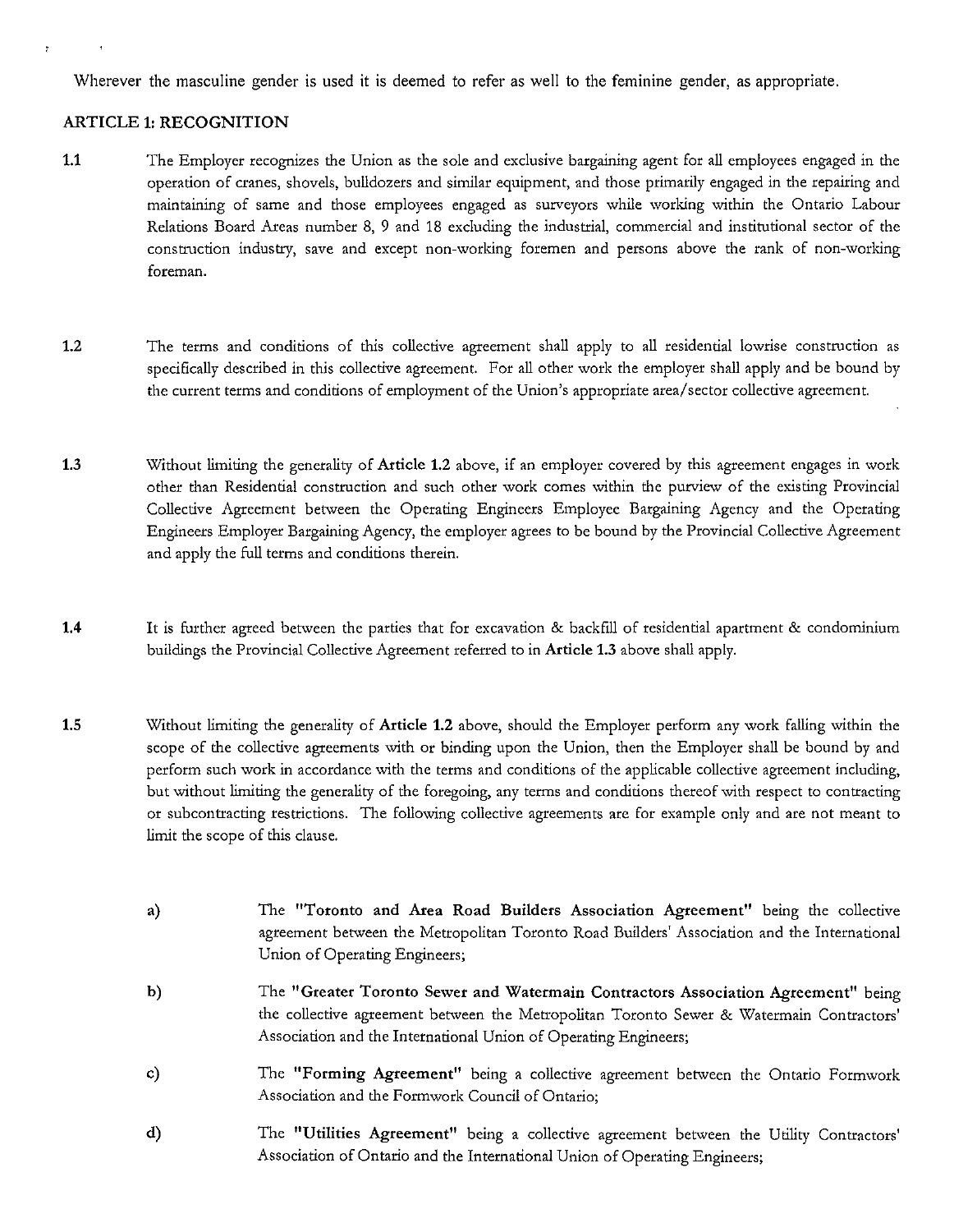- e) The "Demolition Agreement" being a collective agreement between a group of Demolition Contractors and the International Union of Operating Engineers.
- f) The "Landscaping Agreement" being a collective agreement between a group of Landscaping Contractors and the International Union of Operating Engineers.
- g) The "Landclearing Agreement" being a collective agreement between a group of Landclearing Contractors and the International Union of Operating Engineers.
- **h)**  The **"Milling** Agreement" being a collective agreement between a group of Milling Contractors and the International Union of Operating Engineers.
- i) The "Hydrovac Agreement" being a collective agreement between a group of Hydrovac Contractors and the International Union of Operating Engineers.

# **ARTICLE 2: DURATION**

2.01 This Agreement shall become effective May 1, 2016 and remain in effect until the 30'h day of April, 2019 and shall continue in force from year to year unless either party shall furnish the other with notice of termination of, or proposed revision of, this Agreement within ninety (90) days before the 30th day of April 2019 or in a like period in the any year thereafter. The parties agree that it is their joint intention that this Agreement be effective up to and including April 30, 2019.

#### **ARTICLE 3: UNION MEMBERSHIP AND UNION DUES**

- 3.01 Each employee shall, when working in a position within the bargaining unit described in Article 1.00 above, be required to be a member of and remain a member in good standing of the Union. If the Employer requires employees, it shall call the Union Dispatcher which shall supply the qualified personnel as soon as reasonably possible. If the Dispatcher is unable to supply acceptable personnel within twenty-four (24) hours, the Employer may obtain employees from any other source.
- 3.02 If an employee is hired from a source other than the Union Dispatcher, the Employer will notify the Union within two (2) days of hiring a new employee.
- 3 .03 If an employee is hired from a source other than the Union Dispatcher, that employee shall become a member of the Union and must have an official Clearance Card issued by the Union office within two (2) day of commencing work with the Employer.
- 3.04 The Employer shall deduct initiation fees, Union dues, Advancement dues and annual assessments from the employee's wages and shall submit such deductions to the Union Office at 2245 Speers Rd, Oakville, Ontario L6L 6X8 on the first pay period of each month or as otherwise directed by the Union together with a list of employees from whom such deductions have been made.
- 3.05 Working Dues Check-Off: The Employer agrees to deduct from each employee in the bargaining unit, Working Dues at the rate of two percent (2%) of the employees total monetary package which includes the hourly rate, and vacation pay, health plan and pension for each hour earned. Such deductions shall be forwarded along with the remittances required under this Agreement and supporting information shall be as required by the Trustees on the Reporting Forms.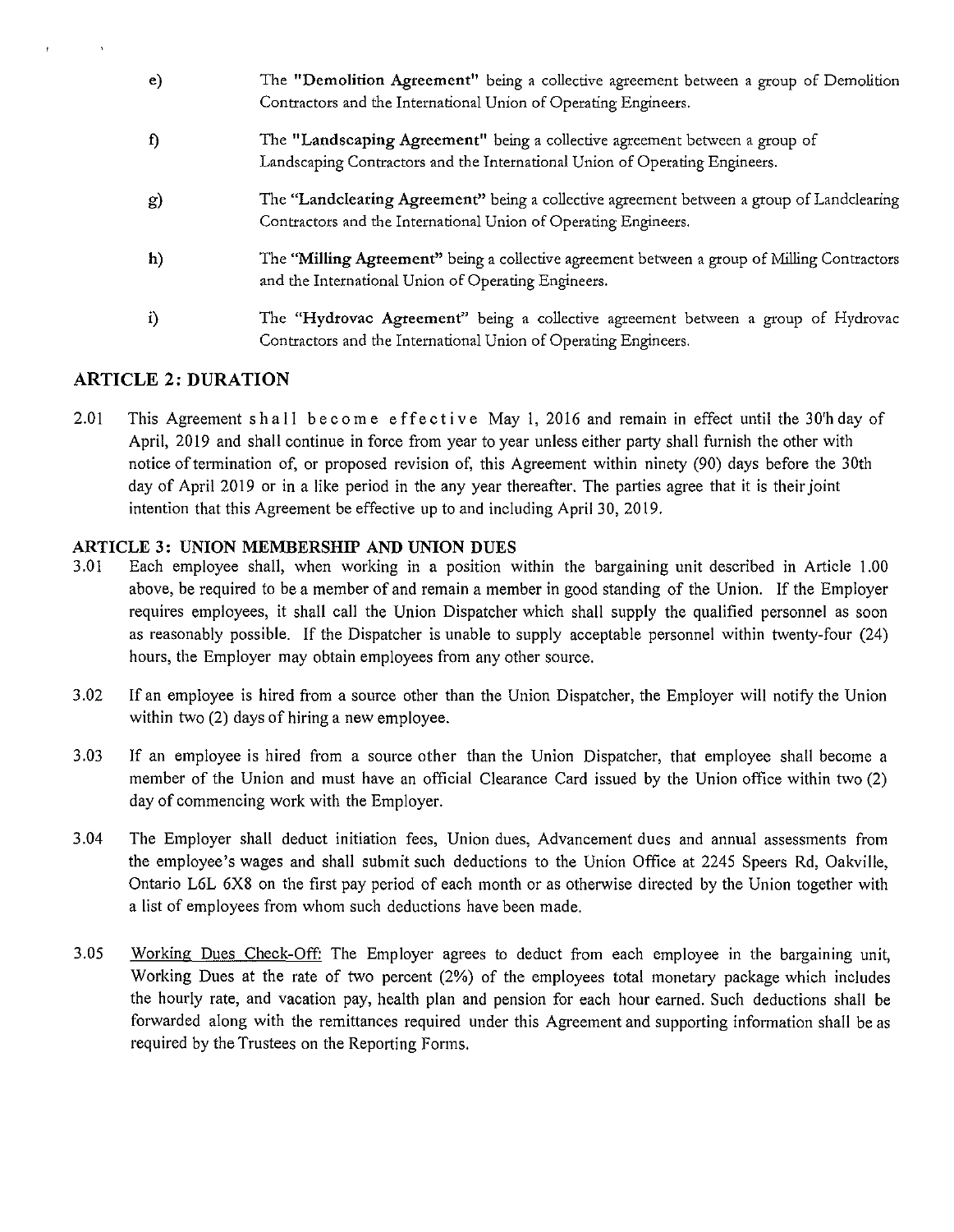3.06 Advancement Dues Check-Off: The Employer shall deduct fifteen cents (\$0.15) per hour for each hour earned by each employee covered by this Agreement when performing work covered by this Agreement for Advancement Dues. The amount deducted shall be remitted together with other monthly contributions and deductions in the matter set out in this Agreement.

Effective May I, 2017, the amount of fifteen cents (\$0.15) shall increase to twenty cents (\$0.20) per hour for each hour earned by each employee covered by this Agreement for Advancement Dues.

Effective May 1, 2018, the amount of twenty cents (\$0.20) shall increase to twenty-five cents (\$0.25) per hour for each hour earned by each employee covered by this Agreement for Advancement Dues.

3.07 Training Fund: The Employer shall contribute the sum of Twenty cents  $(20¢)$  per hour earned by each employee covered by this Agreement to the International Union of Operating Engineers, Local 793 Training Fund effective August 1, 2016.

Effective May 1, 2017 the Employer shall contribute the sum of Twenty-Five cents (25¢) per hour for each hour earned by each employee covered by this Agreement, as the Employers contribution to a mutually trusteed Training Fund.

Effective May 1, 2018 the Employer shall contribute the sum of Thirty cents  $(30¢)$  per hour for each hour earned by each employee covered by this Agreement, as the Employers contribution to a mutually trusteed Training Fund.

# **ARTICLE 4: UNION REPRESENTATION**

- 4.01 A Business Representative of the Union shall have access to all jobs during working hours but in no case shall the Business Representative's visit interfere with the progress of the work, unless it is necessary to correct a violation of safety regulations, relating to this Agreement. When visiting a job site the Business Representative will, speak with one of the Employer's Supervisors, Foreman or the person responsible for the project before contacting employees.
- 4.02 It is agreed that a Steward may be appointed by the Union. In each case where a Steward has been appointed, the Union shall notify the Employer of such appointment in writing.

The Steward shall be one of the last two employees covered under the terms of this Agreement to remain, provided he is qualified and capable of doing the work.

- 4.03 The Steward, where possible, will be responsible for reporting any grievances to the Employer and to the Union Business Representative so that the issues can be taken up in the proper manner without delay.
- 4.04 Reasonable time shall be allowed for a Steward to perform his duties, however, these shall not interfere with his regular work and normal progress, unless safety is involved.
- 4.05 No discrimination shall be show against any Steward for carrying out his duties.
- 4.06 The Employer may engage owner/operators to perform the work covered by this agreement provided the engagement of the owner/operator does not result in the layoff of bargaining unit employees.
- 4.07 The Employer shall engage only those sub-contractors (or equipment from these sub-contractors) who are in contractual relations with the Union to perform work covered in this Agreement.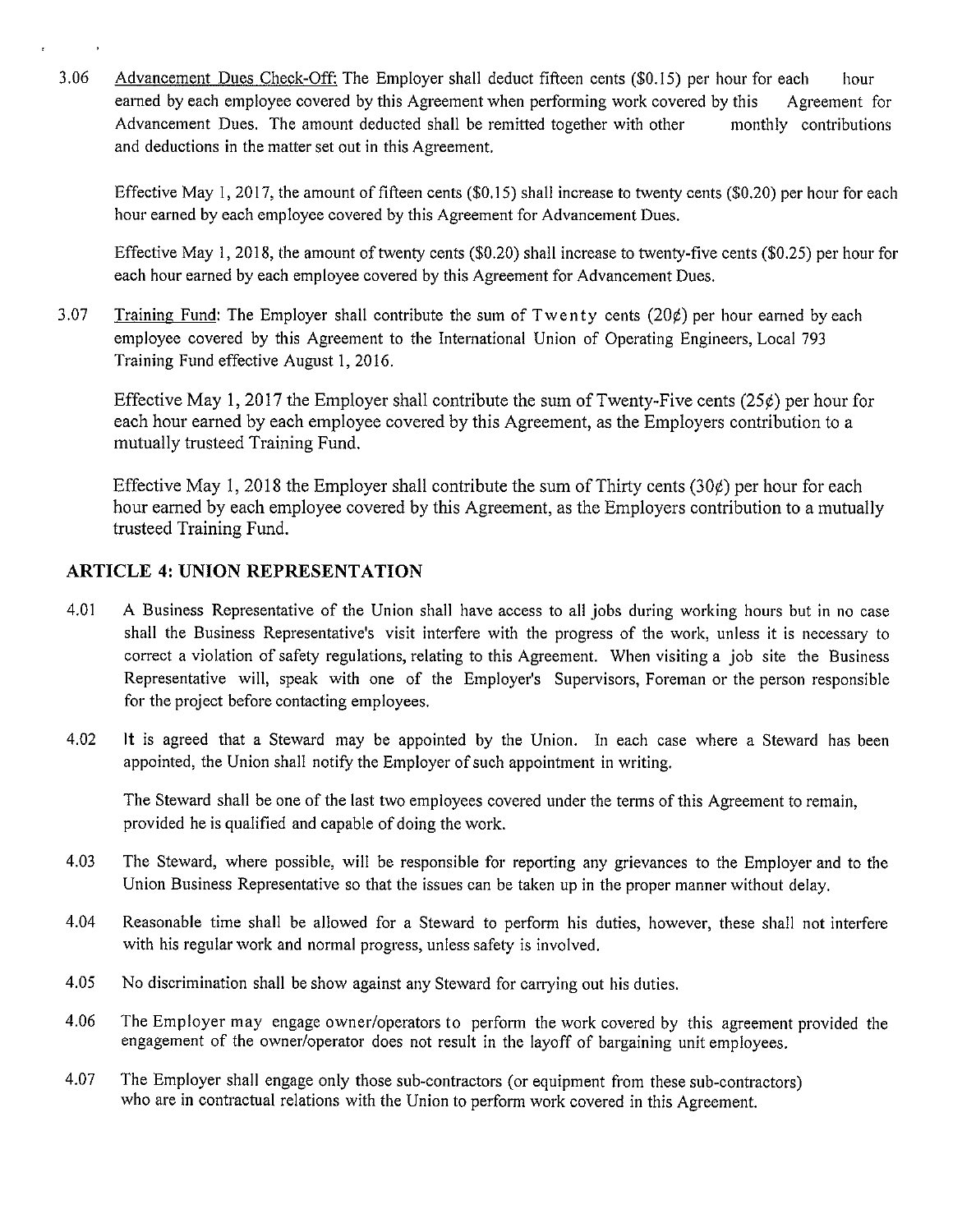- 4.08 The Employer shall engage only those owner operators who are in contractual relations with the Union to perform work covered in this Agreement.
- 4.09 The ratio of owner operators to employees shall not be significantly increased over the lifetime of this agreement. It is further agreed that said ratio of owner operator shall never be higher than twenty percent (20%) or two (2) owner operator per ten (10) Operating Engineers. Regular employee's employment and overtime provisions shall be protected.
- 4.10 The Employer shall request a clearance letter issued by the Union before hiring an owner operator.

#### **ARTICLE** *5:* **MANAGEMENT RIGHTS**

- 5.01 The Union agrees that it is the exclusive function of the Employer:
	- a) to conduct his business in all respects in accordance with his commitments and responsibilities, including the right to manage the jobs, locate, extend, curtail or cease operations, to determine the number of men required at any or all operations, to determine the kinds and locations of machines, tools and equipment to be used and the schedules of productions, to judge the qualifications of the employees and to maintain order, discipline and efficiency;

(b) To hire, discharge, classify, transfer, promote, demote, layoff, suspend or otherwise discipline employees, provided that a claim by an employee that he has been discharged or disciplined without reasonable cause shall be subject to the provisions of the Grievance Procedure;

(c) To make, alter from time to time, and enforce reasonable rules of conduct and procedure to be observed by the employees; and it is agreed that these functions shall not be exercised in a manner inconsistent with the express provisions of this Agreement.

(d) The sole and exclusive jurisdiction over operations, building, machinery and equipment shall be vested in the Employer.

### **ARTICLE 6: STRIKES AND LOCKOUTS**

6.01 In view of the grievance and arbitration procedure provided in this Agreement, it is agreed by the Union that there shall be no strike, picketing, slowdown or work, either complete or partial, and the Employer agrees that during the term of this Agreement there shall be no lockout.

#### **ARTICLE 7: GRIEVANCE PROCEDURE**

- 7.01 There shall be the earnest effort on the part of both parties to this Agreement to settle promptly, through the procedure set out herein, any complaints, grievances or disputes arising from the interpretation, application or administration of the Agreement.
- 7.02 All grievances to be dealt with under Step 2 below shall be in writing on a form supplied by the Union and signed by the employee having such grievance.
- 7 .03 Written grievances, to be valid, shall set out the nature of the grievance, the site where the perceived violation occurred, the date(s) the alleged violation occurred, the Article or Articles of the Agreement alleged to have been violated and the nature of the remedy sought, and shall not be subject to change at later steps, except by mutual agreement in writing with the Employer, or in the case of remedy, by an Arbitrator.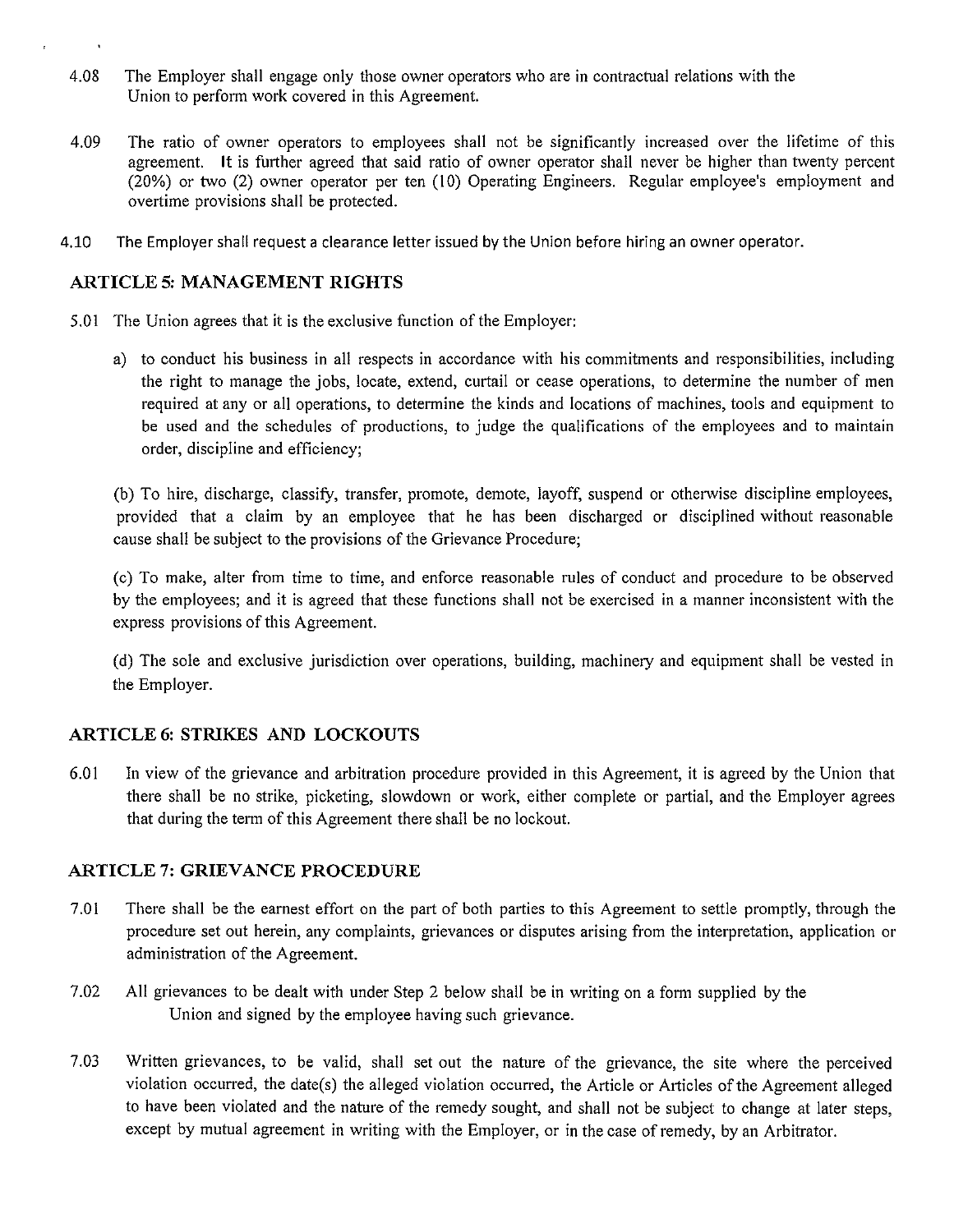- 7.04 In detennining the time which is allowed in the various steps, Saturday, Sunday and Statutory Holidays shall be excluded and any time limits may be extended by mutual agreement in writing.
- 7.05 If the Union or an Employee do not meet the time limits set out in Article 6 and 7 hereof, or as extended in writing as set out above, the grievance shall be deemed to have been abandoned and may not be reopened.
- 7.06 The Employer shall designate and name the official to whom a grievance is submitted at Step 1 and 2 as set out below.
- 7.07 It is understood that an Employee has no grievance until he has first given his immediate supervisor/foreman the opportunity of adjusting his complaint. The Employee shall discuss the complaint with his immediate supervisor/foreman within forty eight ( 48) hours after the circumstances giving rise to the complaint have occurred. The supervisor/foreman shall give his response to complaint within forty eight (48) hours of receiving the complaint and failing settlement, it may be then taken up as a grievance as follows:

**fillm** fenction. **fill** the circumstances giving rise to the grievance occurred or originated (save and except grievances involving monetary items as defined in Section 6.08 below), the aggrieved employee, with or without the Steward, shall present his grievance in writing to the official of the Employer named by the Employer to handle grievances at this step. **If** a settlement satisfactory to the Union and the employee is not reached within two (2) full working days, a grievance may be presented as indicated at Step 2 at any time within four (4) full working days thereafter.

Step 2. At this step, the grievance may be processed as an individual, joint or Union grievance and shall be presented in writing by a Union Steward or Representative to the company official assigned to handle written grievances. The Employer will give a response within 10 working days. Should no settlement satisfactory to the Union be reached the grievance may be submitted to arbitration further to Article 7.01.

7.08 Monetary grievances are defined as those involving payment of hours of work, rates of pay, overtime, vacation and statutory holiday pay, shift premiums, traveling expenses, room and board allowances, pension and welfare contributions, reporting allowances and dues, but not including grievances arising out of classification assignments. Such monetary grievances shall be brought forward at Step 1 within three (3) months after the circumstances giving rise to the grievance occurred or originated.

#### **ARTICLE 8: ARBITRATION**

- 8.01 The Parties agree that any grievance concerning the interpretation agreement which has been properly carried through all the steps of the grievance procedure outlined Atticle 6, which has not been settled, may then be referred to arbitration at the request of either of the parties hereto within fifteen (15) days of the Employer's Response at Step 2.
- 8.02 No matter may be submitted to arbitration that has not been properly carried through all requisite steps of the grievance procedure, subject to a mutual agreement of the parties in writing.
- 8.03 The parties acknowledge that the time limits set out in both the grievance and arbitration procedures must be strictly compiled with except by express written agreement to extend them.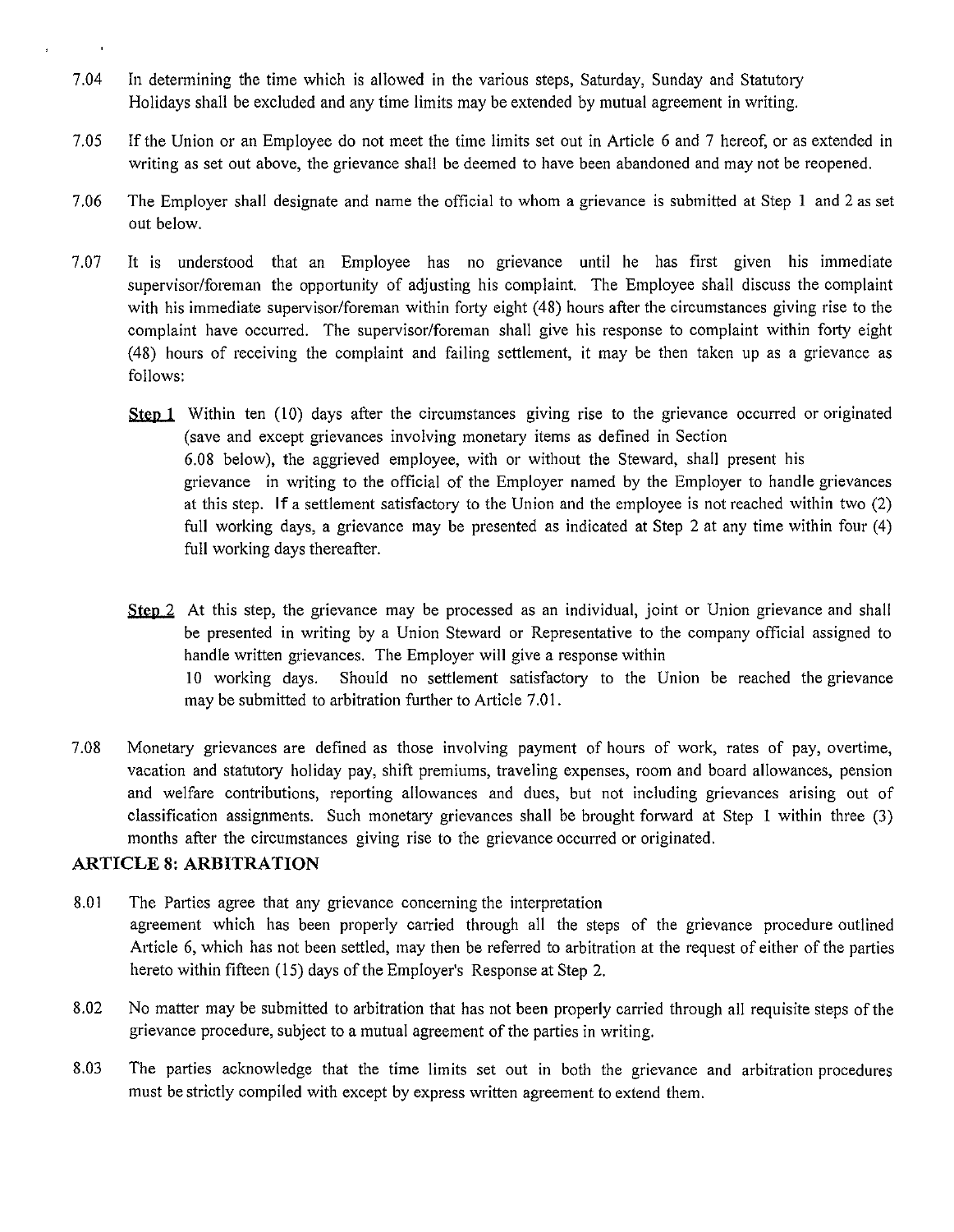- 8.04 The party submitting a grievance to arbitration may either refer the matter for hearing before the Ontario Labour Relations Board further to the process under s.133 of the Ontario *Labour Relations Act* (as may be amended) acting as arbitrator or may propose that the matter be heard by a single arbitrator appointed by the parties. Should the parties agree to have the matter heard by a single arbitrator the parties agree to continue to exchange names until a mutually agreeable arbitrator is identified who shall then be invited by the parties to hear and determine the matter. Should the parties be unable to agree on an arbitrator either party may request that the Ministry of Labour appoint one.
- 8.05 The parties will share the expense of the arbitrator.
- 8.06 The arbitrator shall have jurisdiction to interpret the provisions of this Agreement as is necessary to the determination of the grievance, but shall not have jurisdiction to alter, add to, subtract from or modify any of its items.

### **ARTICLE 9: PAYMENT OF WAGES**

- 9.01 Wages shall be paid weekly by Direct Deposit or cheque at the option of the Employer on the job and shall be accompanied by a slip outlining all hours of work, rate of pay, overtime hours, deductions for income tax, Unemployment Insurance, Canada Pension, etc. where applicable.
- 9.02 All layoffs shall occur at the end of the work day.
- 9.03 When employees who are laid off or the employment relationship is terminated they shall be paid up to date by the next regular payroll cycle. Should the Employer fail to send any outstanding wages and/or employment records by the next regular payroll cycle, the Employer shall pay eight (8) hours pay at the regular hourly rate for each additional regular working day the employee is required to wait for his pay and records, after notice to the Employer is given of the default and giving the Employer four (4) business days to correct such fault.

### **ARTICLE 10: VACATION AND STATUTORY HOLIDAY PAY**

10.01 Vacation and Statutory Holiday Pay shall be paid to each employee covered by this Agreement on each regular pay cheque, at a rate of 8% and 10% according to the classification, of the gross wages earned, less applicable deductions.

### **ARTICLE 11: GENERAL CONDITIONS**

- 11.01 The classifications set out in this Agreement include similar equipment, with or without attachments, in each group working on land, water, or underground; and shall be manned and/or operated by members the IUOE Local 793. Rates for new types not presently used by the Employer shall be classified and agreed upon by the Union and the Employer. The Union shall be notified in advance of intended use of such equipment and said rates agreed by the Employer and the Union shall be incorporated within seven (7) days of such use.
- 11.02 It is further agreed that no employee covered by this Agreement shall receive a reduction in wages and conditions through the introduction of Schedule A.
- 11.03 Salaried employees, or employees who operate only part time, shall not replace regular operators when overtime is to be worked.
- 11.04 Employees required to supply their own tools shall be provided a suitable and safe place to keep said tools.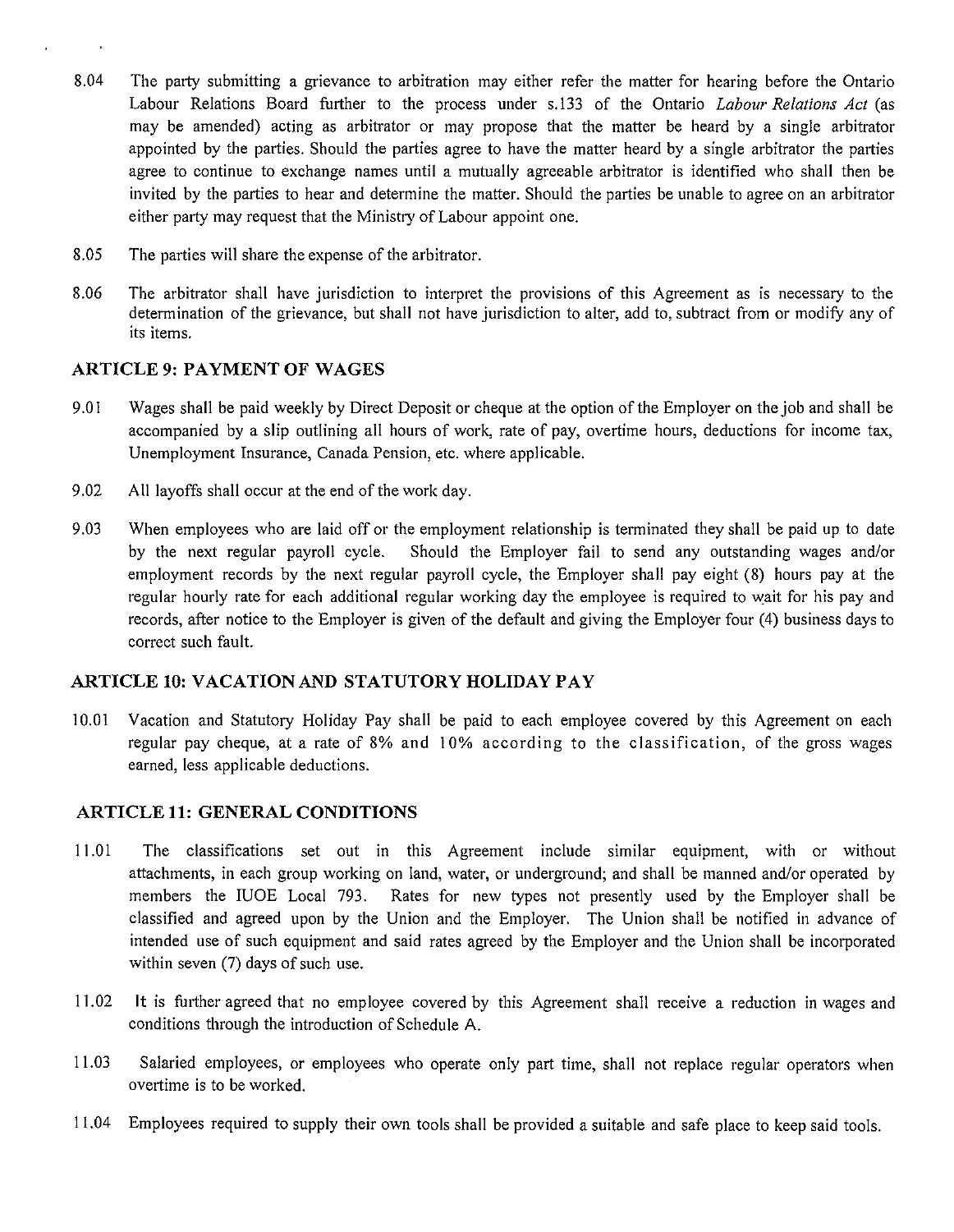11.05 Employees will be granted a coffee break in each half of a shift at a time designated by the Employer.

#### **ARTICLE 12: HEALTH AND SAFETY**

- 12.01 In co-operation with the Employer's overall program of accident prevention, the operator shall report to the Employer for immediate corrective action any unsafe conditions, unsafe acts, and violations of the safety regulations.
- 12.02 Every employee shall, as a condition of employment, be required to own a safety helmet of a type approved by the Construction Safety Association and the Employer agrees that such helmets may be purchased from him at cost
- 12.03 Every employee shall, as a condition of employment, be required to own and wear suitable protective footwear, safety glasses, welder's helmet and other personal protective equipment required in the nonnal course of his duties.
- 12.04 The Employer, the employees, and the Union agree to abide by the Occupational Health and Safety Act as amended from time to time and copies of which will be made available by the Employer upon request.
- 12.05 In co-operation with the Employer's overall program of accident prevention, the Steward shall report to the foreman for immediate corrective action any unsafe conditions, unsafe acts and violations of the legislation.
- 12.06 The operator of any equipment shall be directly responsible for the safe operation of same. If in doubt as to the ability of the equipment or the load, he shall not move same until safe conditions have been assured.
- 12.07 It shall be the duty of every employee to practice good housekeeping.
- 12.08 The Employer agrees that when work is being performed outside normal working hours, and Management and the Union consider it hazardous or a risk to the safety of the employee, arrangements shall be made to have other employees available in the case of emergency.
- 12.09 No employees shall be discharged by his Employer because he fails to work in unsafe conditions, contrary to the provisions of the Occupational Health and Safety Act and its Regulations as amended from time to time. Any refusal by an employee to abide by such regulations, after being duly warned, will be sufficient cause for termination.
- 12.10 Reinstatement of Employees upon Return from Industrial Accident:

An employee injured in the performance of his duties will resume his regular work when medically fit to so if work is available and he applies. The job of an injured worker shall be deemed to be available if upon his return to work within his classification on any project under this Agreement is being performed by an employee who was hired by the Employer or transferred or otherwise assigned to perform any work within the said classification on any project covered by this Agreement subsequent to the time of injury. An employee, who claims he has been denied employment contrary to this provision, may have recourse to the grievance and arbitration procedures set out in this Agreement. The above shall not necessarily apply if the injury is attributable solely to the wilful misconduct of the employee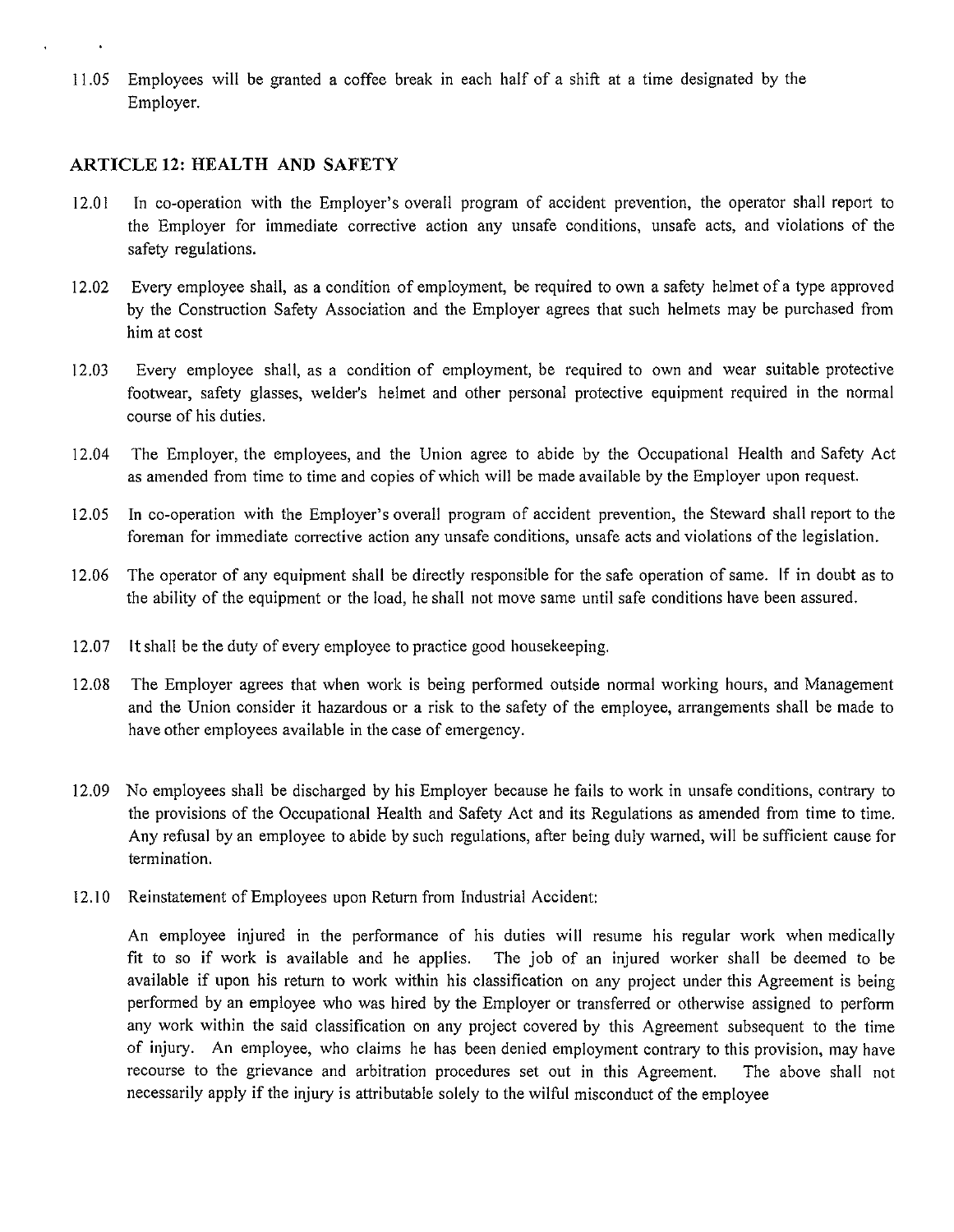# **ARTICLE 13: HOURS OF WORK, OVERTIME AND SHIFT PREMIUM**

- 13.01 The standard work shall be fifty-five (55) hours per week, Monday to Saturday inclusive.
- 13.02 Overtime for all work performed on Sunday and on the following Statutory Holidays, or any future Statutory Holidays proclaimed, shall be paid at the rate of double time  $(2x)$ :
	- 1. NewYear's Day
	- 2. Family Day
	- 3. Good Friday
	- 4. Victoria Day
	- 5. Canada Day/Dominion Day
	- 6. Labour Day
	- 7. Thanksgiving Day
	- 8. Christmas Day
	- 9. December 26
	- 10. Civic Holiday
- 13.03 Employees shall be allowed a one-half (1/2) hour unpaid lunch break between 11:30 am and 1:00 p.m. It is understood that no employer shall be required to work more than five (5) consecutive hours without a onehalf (1/2) hour break.
- 13 .04 Employees shall be allowed ten (10) minutes paid break in the morning on or around 10 am, and in the afternoon on or around 3 pm. For shift work every  $2<sup>nd</sup>$  hour excluding lunch break.
- 13.05 Overtime at the rate of time and one-half (1-1/2) the regular day shift rate shall be paid after fifty- five (55) hours worked in any work week (defined as Monday to Saturday inclusive). All employees shall receive verbal authorization from a supervisor or manager before working overtime.
- 13.06 Where an employee starts their shift after 6:00 p.m. he shall receive a shift premium of two dollars (\$2.00) for each hour worked in the shift.

### **ARTICLE 14: REPORTING TIME**

- 14.01 Upon notification by the employer the day before of expected bad weather to call the following day, each employee must contact dispatch (or whichever other number the Employer directs) between 5:30 a.m. and 6:00 a.m. to inquire as to whether there are any weather issues on the employee's job site. If the employee is advised to stay home due to inclement weather, or fails to call in, A1ticle 14.03 shall not apply.
	- a) If the employer fails to notify each employee, and there is an unpredicted weather situation, each employee must make the phone call as per article 14.01 above.
	- b) Failure by the employer to answer each employee calls as per article 14.01 above, than article 14.03 below will apply.
- 14.02 In the case of employees who are requested to and do report for work on Sundays and Holidays, the minimum hours applicable shall be four (4) hours at the applicable rate.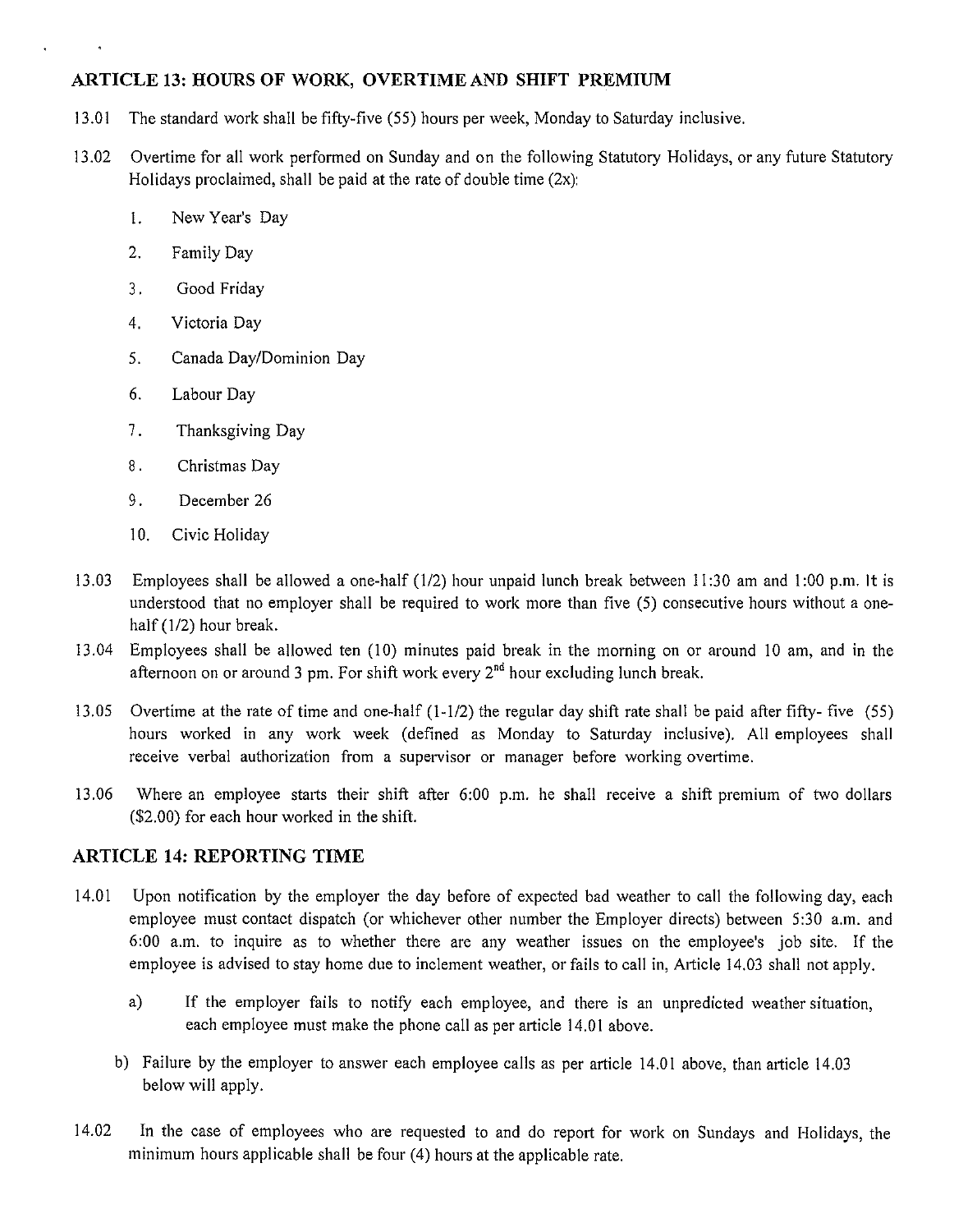14.03 Two (2) hours' pay, together with traveling expenses if applicable, shall be allowed by the Employer when an employee covered by this Agreement reports to work at the job site but there is no work that can be performed due to inclement weather, provided the employee remains on the job for two (2) hours after his designated starting time.

### **ARTICLE 15-TRAVEL ALLOWANCE**

- 15.01 The Union and the Employer agree that Board Areas 8, 18 and 9 (combined) shall be considered the Free Travel Zone. Employees may be assigned to work anywhere within the Free Travel Zone and no travel time or allowance applies.
- 15.02 Where an employer sends an employee who lives in either Board Area 8, 18 or 9 to work outside his board area of residence, the Employer shall pay the employee a travel allowance of forty eight cents (\$0.48) per kilometre from the closest border point to the job site. Travel allowance shall be paid to and from the job site. If employee uses company vehicle, no travel allowance shall be paid.
- 15.03 It is understood that if the Employer requires an operator to be out of town overnight, the Employer will provide suitable room and board for the employee up to a maximum of ninety five dollars (\$95.00) per day. It is further understood that the Employer has a choice to provide accommodation and meals to the operators in lieu of the above payments.

# **ARTICLE 16- WELFARE AND PENSION**

16.01 Schedule "A" Welfare -Pension Plan Contribution

The Employer shall pay on behalf of each of its employees who are members of Local 793 into the Local 793 Welfare Benefits Plan (the "Health Plan") and the International Union of Operating Engineers, Local 793 members Pension Benefit Trust of Ontario (the "Pension Plan") in accordance with Schedule "A" of this Agreement.

It is agreed that Employers shall make a single monthly payment to an independent administrator appointed by the Trustees of the Health Plan and the Pension Plan for contributions owing to the two plans. The administrator shall be responsible for ensuring that the contributions are allocated and made on behalf of the Employer and each employee to the Health Plan and the Pension Plan, as set out in Schedule "A" of this Agreement.

16.02 These monies shall be remitted in accordance with this Collective Agreement and shall be remitted by the last day of the month following the month in which the hours have been earned, together with supporting information entered on a Reporting Form as designated by the Trustees and at no time shall the contributions be paid directly to the employee. If the Employer fails to remit any contributions, deductions or remittances for the Health Plan, the Pension Plan, dues, fees or assessments pursuant to 15.01, I.U.O.E., Local 793 Training Fund, Working Dues Check- off, Advancement Dues Check-off or Employer Labour Relations Fund, by the last day of the month due, the Employer shall pay to the appropriate fund as liquidated damages and not as a penalty, an amount equal to three percent (3%) per month, compounded monthly ( 42.6% per annum) for any delinquent contributions, deductions or remittances fifteen (15) days in arrears calculated from the date due, provided the Employer has received fifteen (15) days' prior written notice to correct such delinquency and has not done so.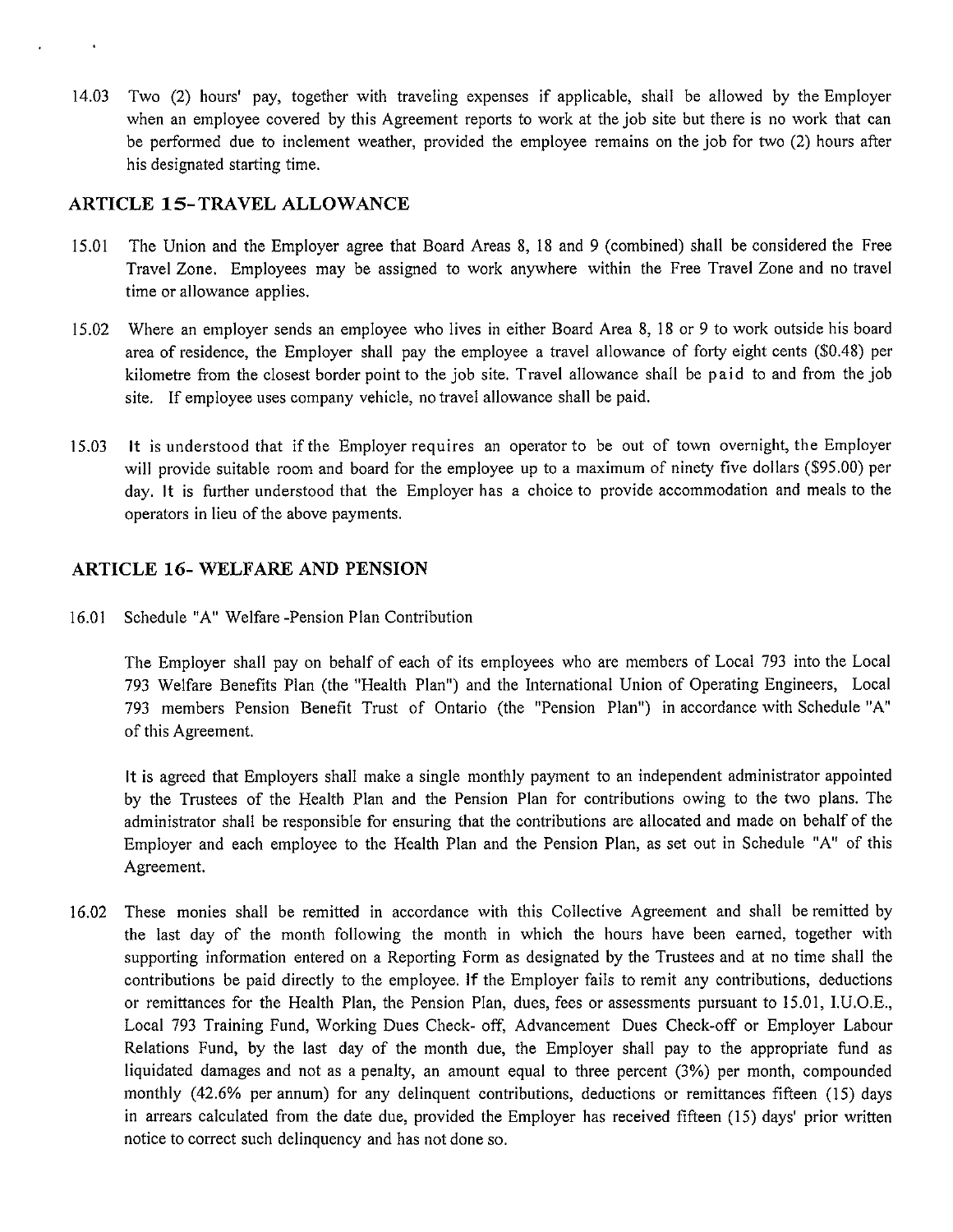- 16.03 With reasonable cause (which means that the Employer has been given notice under Article 16.02 and has failed to correct the delinquency two (2) or more times in any rolling twelve (12) month period the Trustees may request an Employer to submit to them within a stipulated period a certified audited statement of payroll contributions to these funds for a period not to exceed the period from the effective date of this Agreement until the date the audit takes place. Such statements shall reply to the questions submitted to the Employer by the Trustees.
- 16.04 If the Employer does not submit the certified audited statement as per Article 16.03, the Trustees may appoint an independent chartered accountant to perform an audit of the Employer's records only with respect to the Employer's contributions or deductions to the required Employee Benefit Plan. For the purposes of such audit the Employer shall permit the independent chartered accountant access to the documents or information required for such an audit at either the Employer's premises or the offices of the Employer's accountant (at the Employer's option).
- 16.05 Where the trustees appoint an auditor, the cost of the audit shall be borne by the appropriate funds or plans, but the cost of the audit shall be borne by the Employer if the Employer is found to be in deliberate violation of the Agreement. In addition, the trustees may assess a penalty not to exceed twenty thousand (\$20,000.00) dollars, if the audit discloses any deliberate violation.
- 16.06 In the event such audit reveals that the Employer has failed to remit contributions in accordance with the provisions of this Agreement, the Employer shall, within fifteen (15) days of receipt of written notice from the Trustees, remit all outstanding contributions together with any liquidated damages required under the terms of Article 16.02 above and completed supporting contribution report forms as required by the Plan.
- 16.07 When an Employer fails to remit all delinquent contributions the provisions of Step 2 in Article 6 shall apply and the Union, on instructions from the Trustees, shall immediately institute proceedings against the delinquent Employers under Section 133 of the *Labour Relations Act* of Ontario. All costs of such actions shall be borne by the appropriate plan or fund unless otherwise recoverable.
- 16.08 The parties recognize that the payments to the various Trust Funds as required by this Agreement are part of a total wage package. For the purposes of directors' liability to employees under the Ontario *Business Corporations Act* and the Canada *Business Corporations Act,* the wages set out in this Agreement is the total wage packages set out in Schedules "A" attached hereto.
- 16.09 Where the Union has taken prior proceedings and obtained a decision from the Ontario Labour Relations Board or an arbitrator against an Employer for delinquent contributions, deductions or remittances, the Union may require the said Employer to post a cash bond, certified cheque or other form of security acceptable to the Union, not to exceed Twenty Thousand Dollars (\$20,000.00), or an amount equal to three (3) months of contributions whichever is the greater amount, to be held in trust by the Trustees for a period to be determined by the Trustees. In the event that the said Employer again becomes delinquent for contributions, deductions or remittances, the Union and/or the Trustees may apply the cash bond or certified cheque, or any portion thereof, to satisfy the delinquency and require the Employer to replenish the cash bond or certified cheque in a higher amount. In the event that the cash bond or certified cheque does not satisfy the full amount of the delinquency, the Union may take other proceedings to recover the balance.
- 16.10 If an Employer does not have any employees in his employ, he shall submit a NIL report in accordance with the provisions of Article 16.02.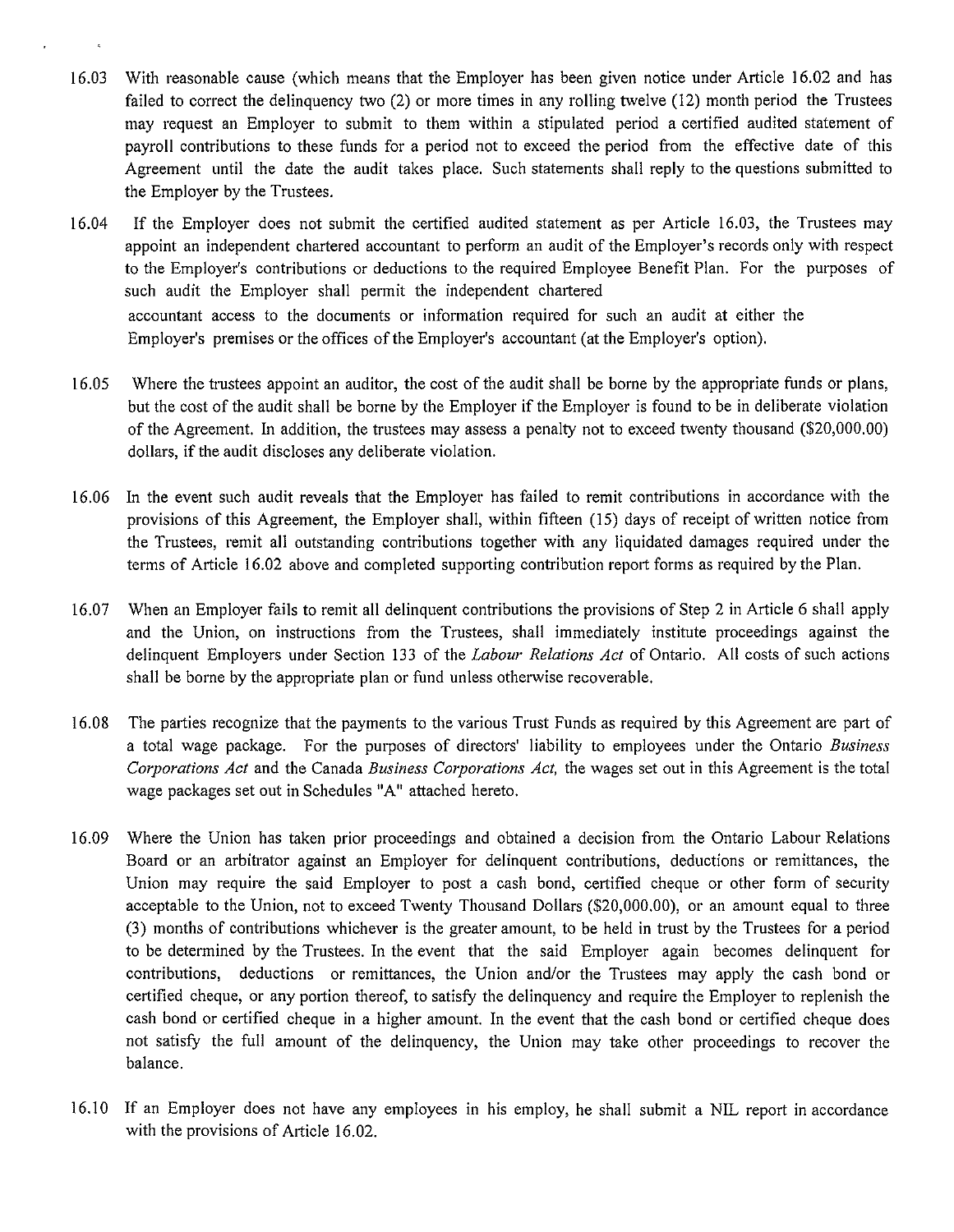16.11 The trustees of the employee benefit plans referred to in this Collective Agreement shall promptly notify the Union of the failure by the Employer to pay any employee benefit contributions required to be made under this Collective Agreement and which are owed under the said plans in order that the Programs Administrator of the Employee Wage Protection Program may deem that there has been an assignment of compensation under the said program in compliance with the Regulations of the *Employment Standards Amendment Act, 1991* in relation to the Employee Wage Protection Program.

### **ARTICLE 17: WAGES**

- 17.01 Wages schedules applicable to various job classifications are as set forth on Schedule "A" attached hereto and made part hereof. The wages shall only apply to all work covered by this Agreement.
- 17.02 Skill and Ability Recognition Premium (for Classification 1 and 2 only) (the "Premium"):

The Union and the Employer jointly recognize the benefits of hiring and maintaining qualified employees. The parties also recognize the importance of encouraging improved work performance of employees through positive supervision and providing effective training and work opportunities to develop higher levels of skill ability, efficiency and effort to perform bargaining unit work. In recognition of the benefits the Employer receives as a result of employing qualified employees, each .employee in these classifications may be eligible to receive a skill and ability Premium of no less than one dollar and fifty cents per hour (\$1.50).

The Premium, if any, shall be determined by the Employer. Employees shall be advised of the Employer's decision prior to the commencement of work at the beginning of each construction season (defined as April to March of each year). In communicating its decision, at the employee's request the Employer shall also provide sufficient information to the employee about his current skill and ability, *etc.* and levels and areas for improvement. Once a Premium is paid to an employee under this Article it shall be effective for the entire construction season. The Employer shall reassess the Premium, if any, paid to employees at the beginning of each subsequent construction season.

In determining whether a Premium is paid to any employee, including the amount of the Premium, the Employer in exercising its discretion shall not act in a manner that is arbitrary, discriminatory or in bad faith.

#### **ARTICLE 18: APPRENTICES**

- 18.01 The purpose of this Article is to provide a program to train skilled tradesman by making provisions for earthmoving trainees and apprentices in this Agreement.
- 18.02 Apprentices shall mean employees considered to be in the training stage of their careers by the Union. The Union and the Employer shall discuss and agree whether an individual is an Apprentice.
- 18.03 When the Employer wishes to employ and Apprentice, the Employer shall notify the Union. The Union Dispatcher shall make immediate efforts to dispatch an Apprentice within (2) days of the receipt for request.
	- a) If an Apprentice is hired from a source other than the Union Dispatcher, the Employer will notify the Union within two (2) days of hiring a new employee.
	- b) If an Apprentice is hired from a source other than the Union Dispatcher, he shall become a member of the Union and must have an official Clearance Card issued by the Union office within seven (7) day of commencing work with the Employer.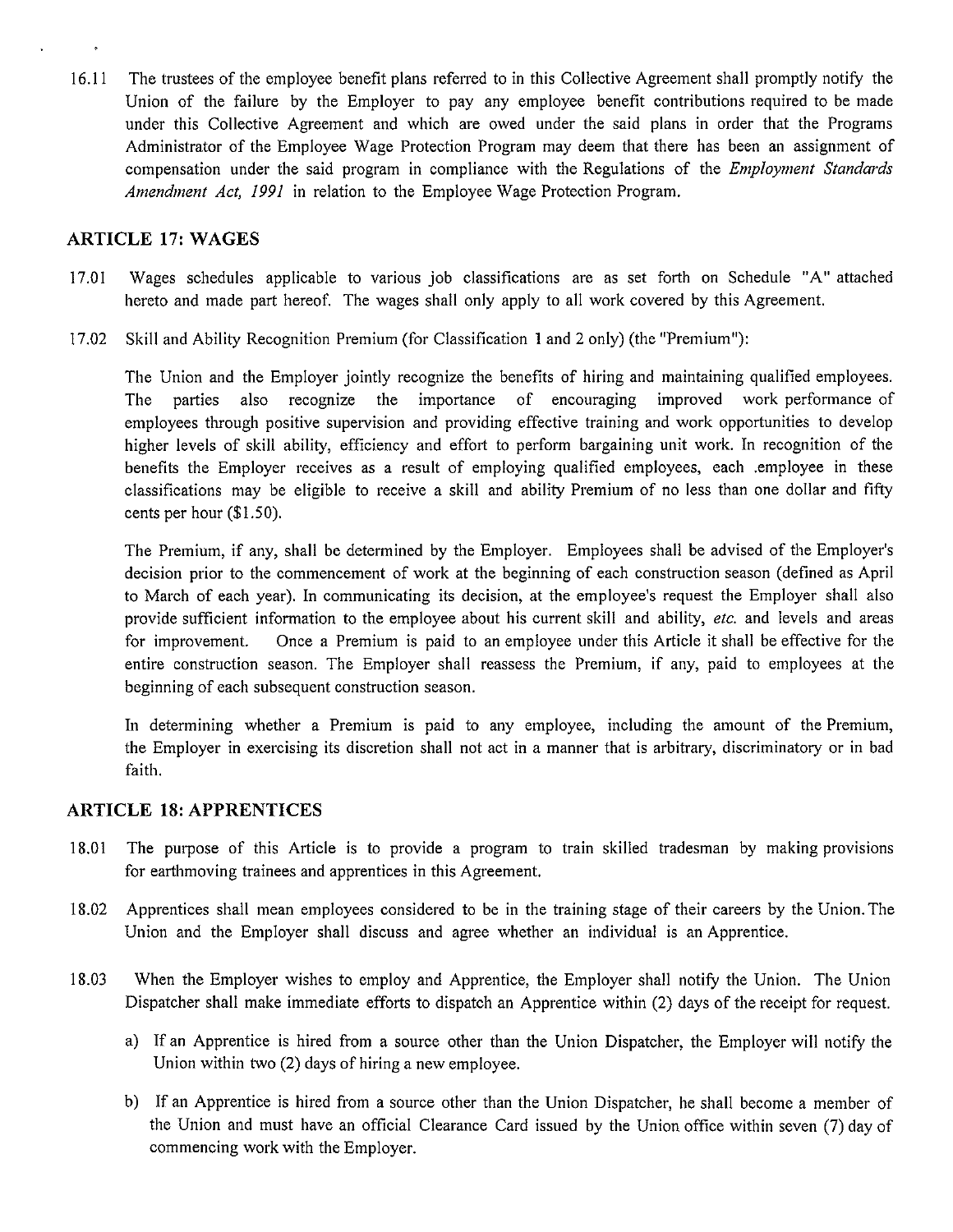- c) The Parties agree that no Pension and Benefit will be submitted for the first month from the day of hiring for an Apprentice hired from a source other than the Union Dispatcher. However the Apprentice will be required to pay all the Union dues as per the collective agreement.
- 18.04 The Employer shall be allowed to employ two (2) Apprentices for each six (6) Journeymen
- 18.05 The said Apprentices supplied by the Training Institute shall have completed no less than six (6) weeks training or other related experience. Such training will be identified through the log book that the apprentices will carry at all times.
- 18.06 Apprentice wages rates will be determined as follows:
	- I. First Level Apprentice-60% of the journeyman rate (0-2000 hours worked)
	- 2. Second Level Apprentice-70% of the journeyman rate (2001-4000 hours worked)
	- 3. Third Level Apprentice-80% of the journeyman rate ( 4001-6000 hours worked)
	- 4. Fourth Level Apprentice-Full rate (6001 or more hour hours worked)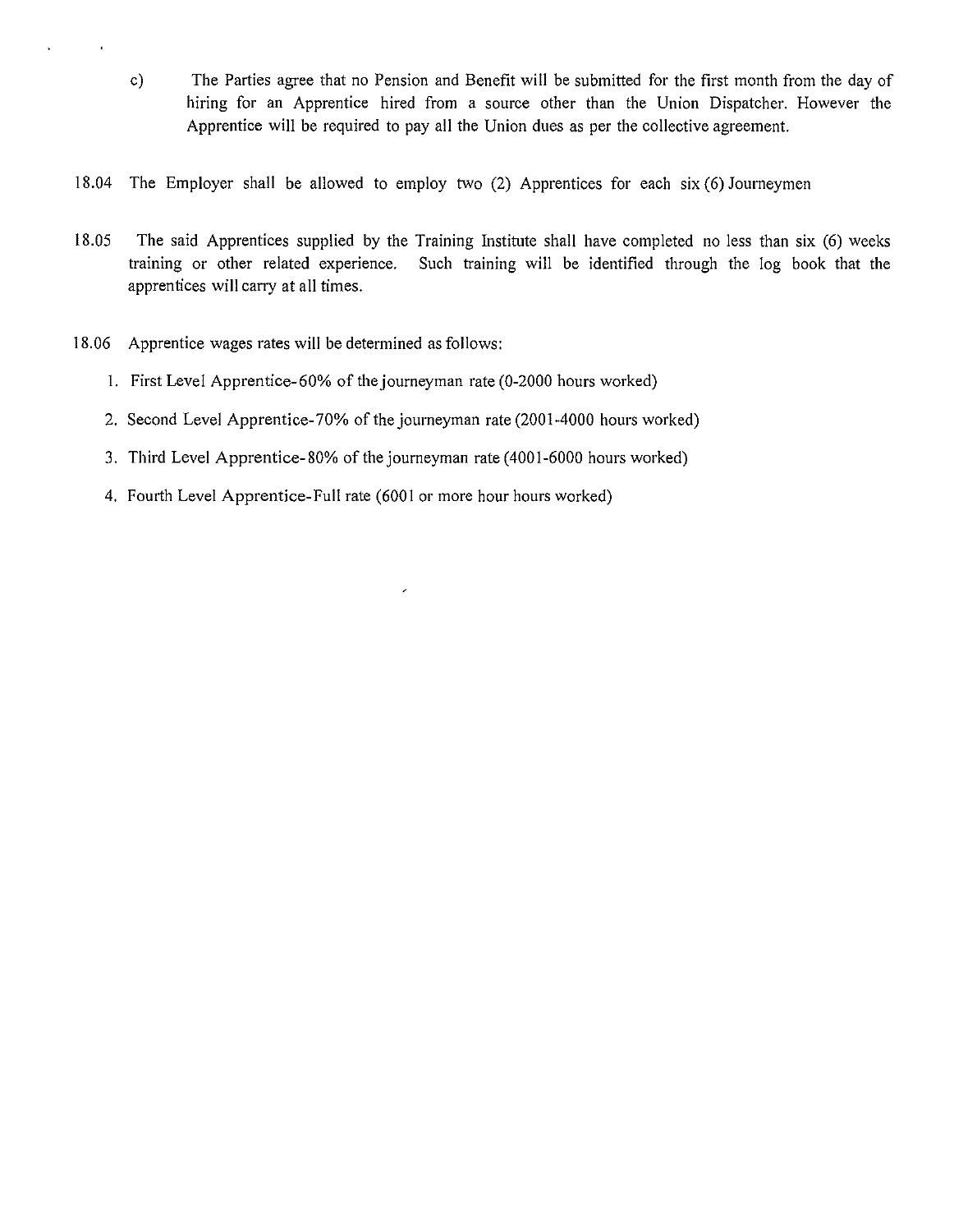IN WITNESS WHEREOF, each of the parties hereto has caused this Collective Agreement to be signed by its duly authorized representatives this  $946$  of January , 2017

ONBEHALF OF THE EMPLOYER

MANTOR LANDSCAPE LIMITED

Signature

signature /<br>Manuel Torres, *Presiden* t

Please Print Name and Title (Note: please complete date line above)

375 Champagne Drive, Unit 0 Address

Toronto, Ontario, M3J 2C6 City, Province, Postal Code

T:(416) 740-8300 F:(416) 740-8301 Telephone and Fax Number(s)

Email Address

#### ON BEHALF OF THE UNION

INTERNATIONAL UNION OF OPERATING ENGINEERS, LOCAL 793

Mike Gallagher, Business Manager

Joe Redshaw, President

**Alex Law**, Treasurer

Joe Dowdall, Vice-President

union

Brian Alexander, Recording-Corresponding Secretary

 $MC$ 

Recommended by: Business Representative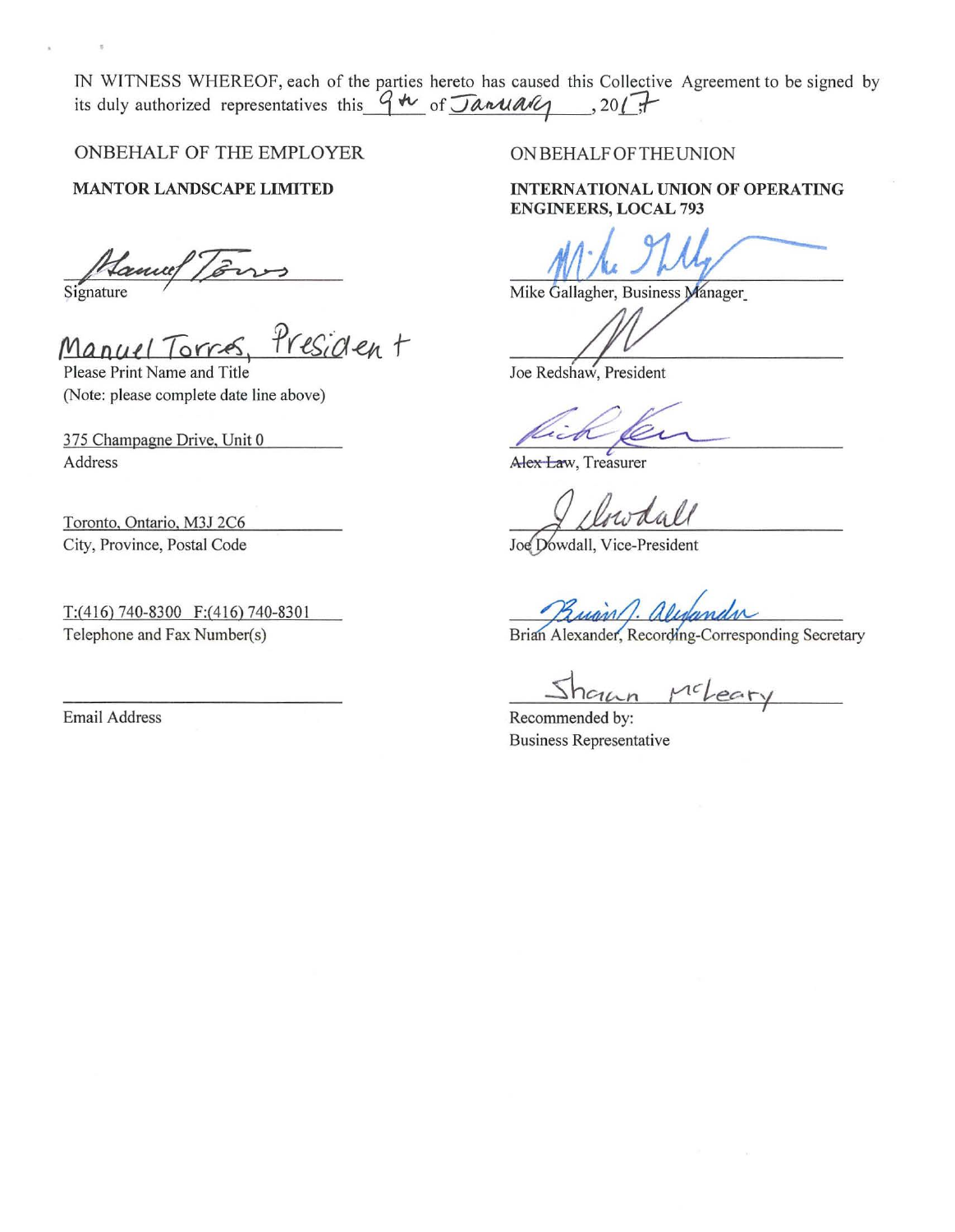# **SCHEDULE** "A"

The Employer shall pay the rates and make the remittances attached hereto.

### **Classification 1**

Foundation excavation

Excavators, Gradall or similar equipments performing the above described work

| Board area 8          |         |        |              |         |         |             |         |  |  |  |  |
|-----------------------|---------|--------|--------------|---------|---------|-------------|---------|--|--|--|--|
| <b>Effective Date</b> | Wage    | pay    | Pension      | Benefit | W, dues | Training F. | Total   |  |  |  |  |
| May 1/16              | \$30.27 | \$3.03 | \$1.80       | \$3.20  | 2%      | \$0.20      | \$38.50 |  |  |  |  |
| May 1/17              | \$31.14 | \$3.11 | \$1.85       | \$3.25  | 2%      | \$0.25      | \$39.60 |  |  |  |  |
| May $1/18$            | \$32.00 | \$3.20 | \$1.90       | \$3.30  | 2%      | \$0.30      | \$40.70 |  |  |  |  |
|                       |         |        | Board area 9 |         |         |             |         |  |  |  |  |

| <b>Effective Date</b> | Wage    | pay    | Pension | Benefit | W.dues | Training F. | Total   |
|-----------------------|---------|--------|---------|---------|--------|-------------|---------|
| May $1/16$            | \$29.32 | \$2.93 | \$1.80  | \$3.20  | 2%     | \$0.20      | \$37.45 |
| May 1/17              | \$30.18 | \$3.02 | \$1.85  | \$3.25  | 2%     | \$0.25      | \$38.55 |
| May 1/18              | \$31.06 | \$3.11 | \$1.90  | \$3.30  | 2%     | \$0.30      | \$39.67 |

|                       | Board area 18 |        |         |         |        |             |         |  |  |  |  |  |  |
|-----------------------|---------------|--------|---------|---------|--------|-------------|---------|--|--|--|--|--|--|
| <b>Effective Date</b> | Wage          | '. pay | Pension | Benefit | W.dues | Training F. | Total   |  |  |  |  |  |  |
| May $1/16$            | \$29.06       | \$2.91 | \$1.80  | \$3.20  | 2%     | \$0.20      | \$37.17 |  |  |  |  |  |  |
| May 1/17              | \$29.93       | \$2.99 | \$1.85  | \$3.25  | 2%     | \$0.25      | \$38.27 |  |  |  |  |  |  |
| May $1/18$            | \$30.78       | \$3.08 | \$1.90  | \$3.30  | 2%     | \$0.30      | \$39.36 |  |  |  |  |  |  |

# **Classification 2**

Finish grade to subgrade including back fill

Dozer, Grader or any other type of equipment performing the above described work.

|                       |         |        | Board area 8  |         |        |             |         |
|-----------------------|---------|--------|---------------|---------|--------|-------------|---------|
| <b>Effective Date</b> | Wage    | V. pay | Pension       | Benefit | W.dues | Training F. | Total   |
| May 1/16              | \$29.33 | \$2.35 | \$1.80        | \$3.20  | 2%     | \$0.20      | \$36.88 |
| May 1/17              | \$30.21 | \$2.42 | \$1.85        | \$3.25  | 2%     | \$0.25      | \$37.98 |
| May 1/18              | \$31.04 | \$2.48 | \$1.90        | \$3.30  | 2%     | \$0.30      | \$39.02 |
|                       |         |        | Board area 9  |         |        |             |         |
| <b>Effective Date</b> | Wage    | V. pay | Pension       | Benefit | W.dues | Training F. | Total   |
| May 1/16              | \$28.28 | \$2.26 | \$1.80        | \$3.20  | 2%     | \$0.20      | \$35.74 |
| May 1/17              | \$29.16 | \$2.33 | \$1.85        | \$3.25  | 2%     | \$0.25      | \$36.84 |
| May 1/18              | \$30.05 | \$2.40 | \$1.90        | \$3.30  | 2%     | \$0.30      | \$37.95 |
|                       |         |        | Board area 18 |         |        |             |         |
| <b>Effective Date</b> | Wage    | V. pay | Pension       | Benefit | W.dues | Training F. | Total   |
| May 1/16              | \$28.04 | \$2.24 | \$1.80        | \$3.20  | 2%     | \$0.20      | \$35.48 |
| May 1/17              | \$28.92 | \$2.31 | \$1.85        | \$3.25  | 2%     | \$0.25      | \$36.58 |
| May 1/18              | \$29.80 | \$2.38 | \$1.90        | \$3.30  | 2%     | \$0.30      | \$37.68 |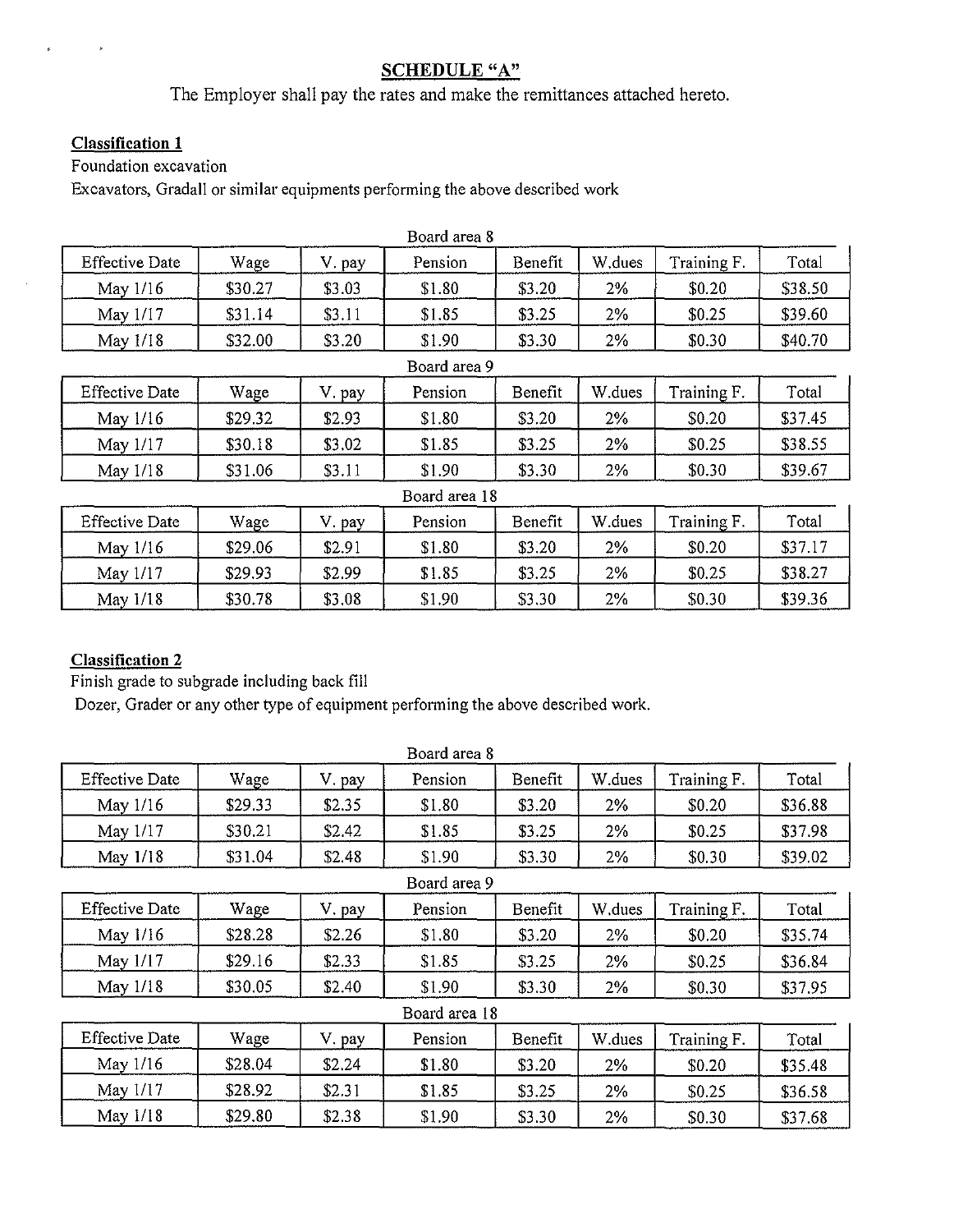# **Classification 3**

 $\pmb{\cdot}$ 

General and rough subgrade work but not performing Bulk excavation:

Track loader, front end loader, excavator, dozer or any other type of equipment performing the above described work

|                       |         |        | Board area 8  |         |        |             |         |
|-----------------------|---------|--------|---------------|---------|--------|-------------|---------|
| <b>Effective Date</b> | Wage    | V. pay | Pension       | Benefit | W.dues | Training F. | Total   |
| May 1/16              | \$27.04 | \$2.16 | \$1.80        | \$3.20  | 2%     | \$0.20      | \$34.40 |
| May 1/17              | \$27.92 | \$2.23 | \$1.85        | \$3.25  | $2\%$  | \$0.25      | \$35.50 |
| May 1/18              | \$28.79 | \$2.30 | \$1.90        | \$3.30  | 2%     | \$0.30      | \$36.59 |
|                       |         |        | Board area 9  |         |        |             |         |
| <b>Effective Date</b> | Wage    | V. pay | Pension       | Benefit | W.dues | Training F. | Total   |
| May 1/16              | \$26.05 | \$2.08 | \$1.80        | \$3.20  | 2%     | \$0.20      | \$33.33 |
| May 1/17              | \$26.94 | \$2.16 | \$1.85        | \$3.25  | 2%     | \$0.25      | \$34.45 |
| May 1/18              | \$27.80 | \$2.22 | \$1.90        | \$3.30  | 2%     | \$0.30      | \$35.52 |
|                       |         |        | Board area 18 |         |        |             |         |
| <b>Effective Date</b> | Wage    | V. pay | Pension       | Benefit | W.dues | Training F. | Total   |
| May 1/16              | \$25.81 | \$2.06 | \$1.80        | \$3.20  | 2%     | \$0.20      | \$33.07 |
| May 1/17              | \$26.69 | \$2.14 | \$1.85        | \$3.25  | $2\%$  | \$0.25      | \$34.18 |
| May 1/18              | \$27.57 | \$2.21 | \$1.90        | \$3.30  | 2%     | \$0.30      | \$35.28 |

# **Classification 4**

General maintenance and garbage cleanup work

Industrial type of tractor with excavating attachment or any other type of equipment performing the above described work

|                       |         |        | Board area 8  |         |        |             |         |
|-----------------------|---------|--------|---------------|---------|--------|-------------|---------|
| <b>Effective Date</b> | Wage    | V. pay | Pension       | Benefit | W.dues | Training F. | Total   |
| May 1/16              | \$24.76 | \$1.98 | \$1.80        | \$3.20  | 2%     | \$0.20      | \$31.94 |
| May 1/17              | \$25.65 | \$2.05 | \$1.85        | \$3.25  | $2\%$  | \$0.25      | \$33.05 |
| May 1/18              | \$26.52 | \$2.12 | \$1.90        | \$3.30  | $2\%$  | \$0.30      | \$34.14 |
|                       |         |        | Board area 9  |         |        |             |         |
| <b>Effective Date</b> | Wage    | V. pay | Pension       | Benefit | W.dues | Training F. | Total   |
| May 1/16              | \$23.77 | \$1.90 | \$1.80        | \$3.20  | 2%     | \$0.20      | \$30.87 |
| May 1/17              | \$24.65 | \$1.97 | \$1.85        | \$3.25  | 2%     | \$0.25      | \$31.97 |
| May 1/18              | \$25.53 | \$2.04 | \$1.90        | \$3.30  | 2%     | \$0.30      | \$33.07 |
|                       |         |        | Board area 18 |         |        |             |         |
| <b>Effective Date</b> | Wage    | V. pay | Pension       | Benefit | W.dues | Training F. | Total   |
| May 1/16              | \$23.52 | \$1.88 | \$1.80        | \$3.20  | $2\%$  | \$0.20      | \$30.60 |
| May 1/17              | \$24.40 | \$1.95 | \$1.85        | \$3.25  | $2\%$  | \$0.25      | \$31.70 |
| May 1/18              | \$25.28 | \$2.02 | \$1.90        | \$3.30  | 2%     | \$0.30      | \$32.80 |